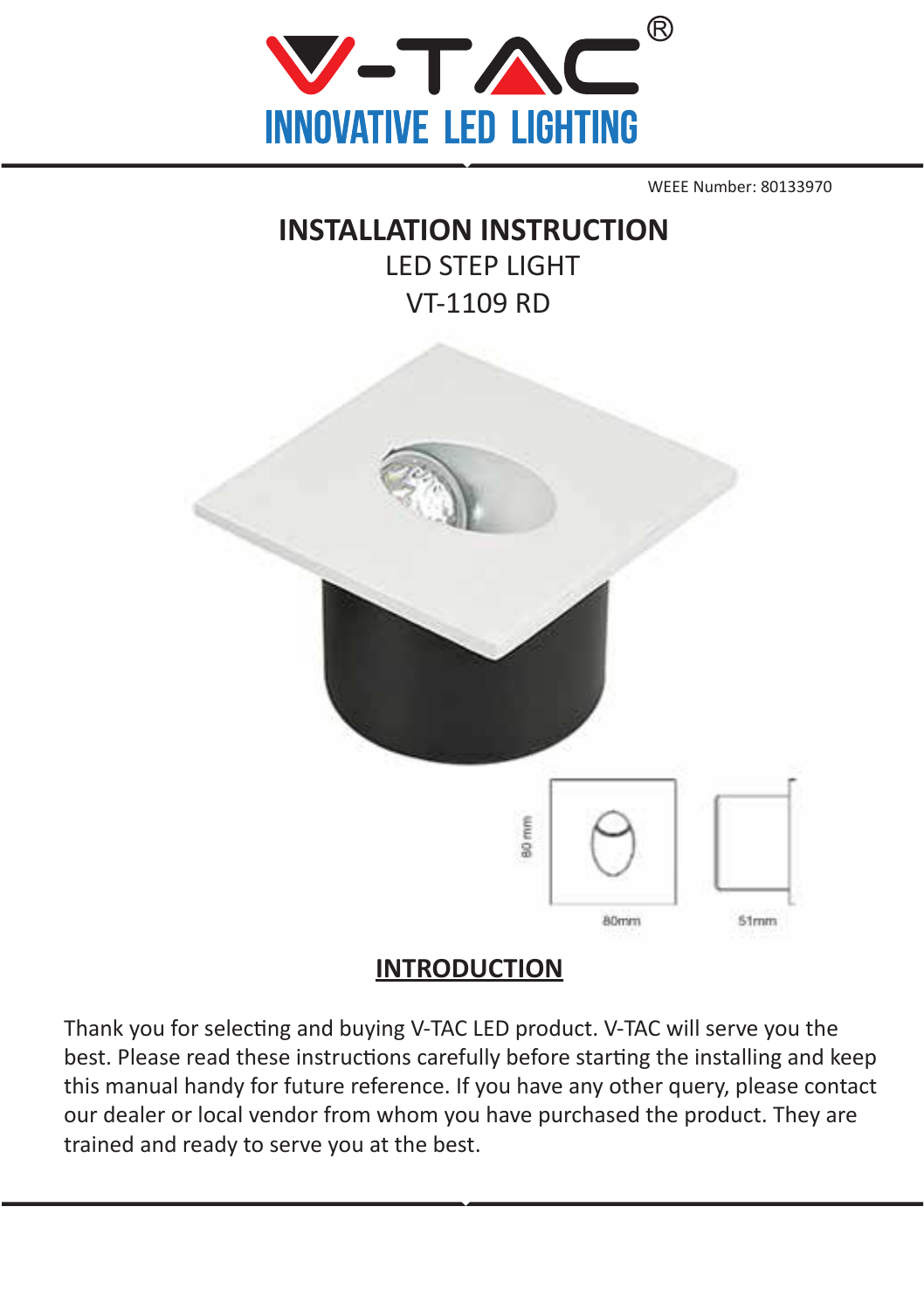

# **STRUCTURE & SIZE**

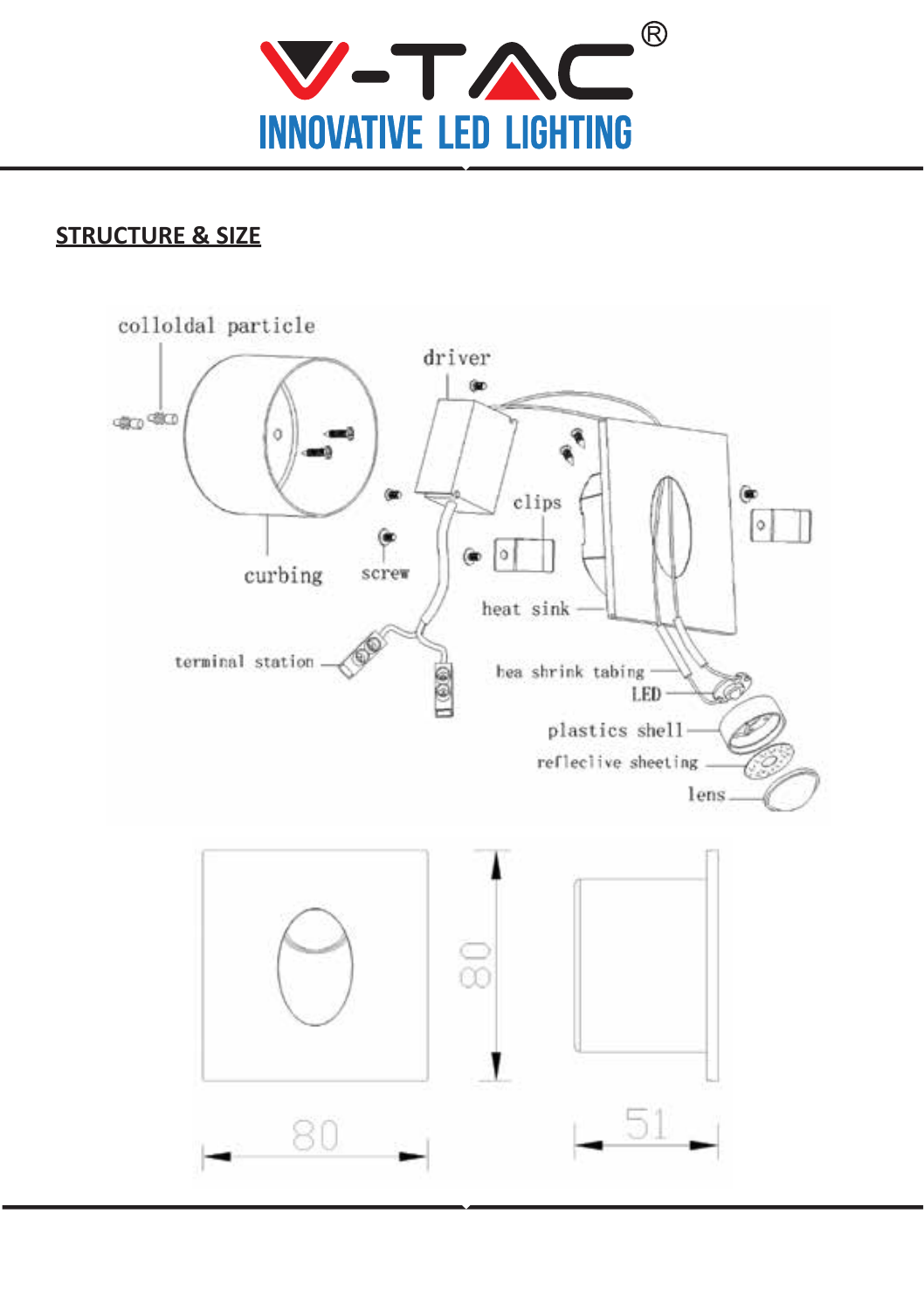

### **INSTALLATION INSTRUCTIONS**

- Switch off the power.
- Cut a hole using an appropriate tool according to cut-out. (Picture 1)
- Fix rubber stopper install the back of the lamp property and using screny to fix in the hole. (Picture 2 )
- Connect the wire of the driver to mains (100-240V) in a correct way (Picture 3)
- Install the lamp property see (Picture 4)
- Switch on the power if the instructions above are done properly with no mistakes.